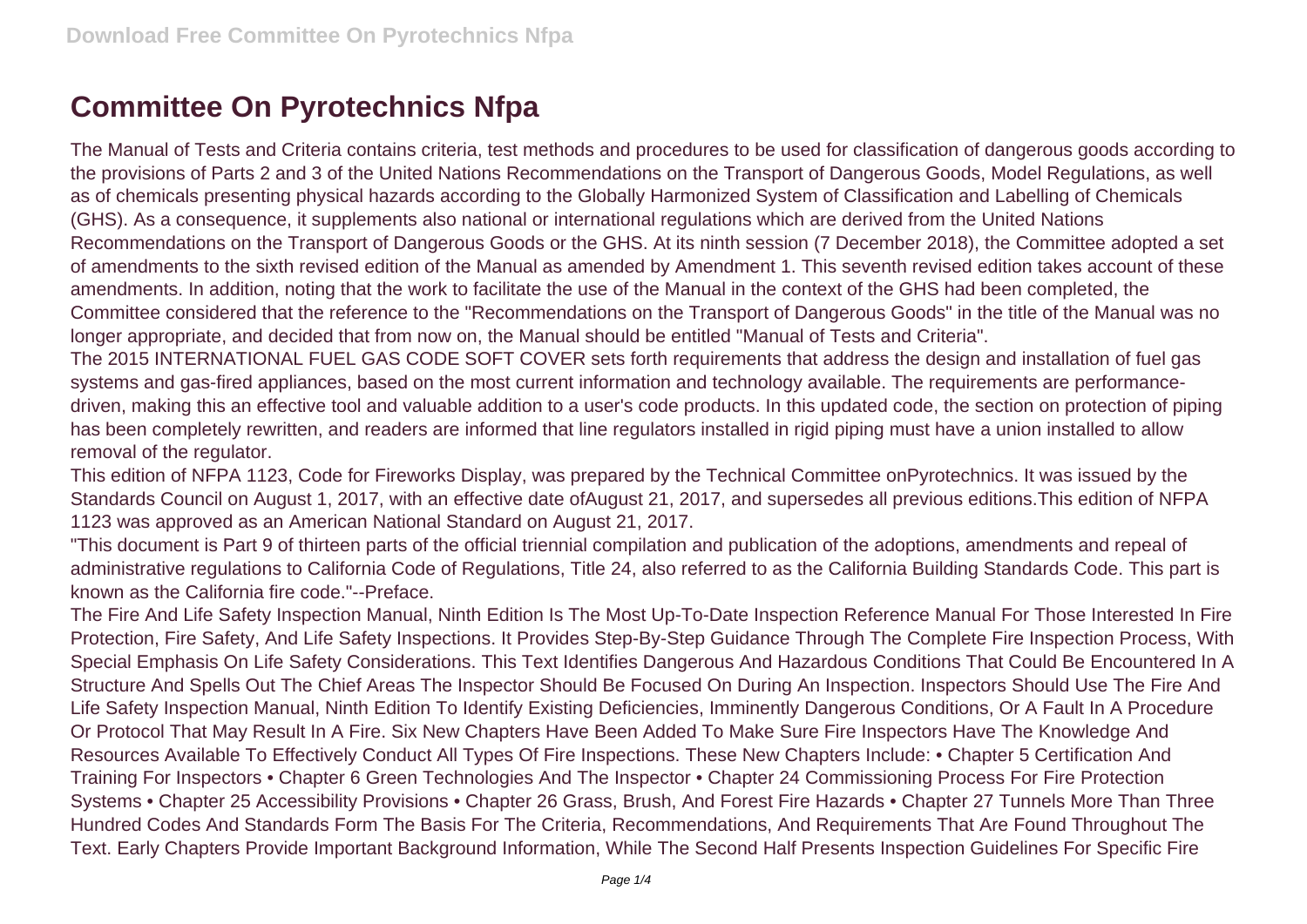Protection Systems And Occupancies That Are Based On The Life Safety Code?. This Text Is Packaged With An Access Code That Provides Free Access To Easy-To-Follow Checklists To Help You Remember And Record Every Important Detail. Whether You'Re Just Starting Your Career As A Fire Inspector Or Ready To Brush Up On The Basics, The Fire And Life Safety Inspection Manual, Ninth Edition Has The Reliable Inspection Advice You Need.

NFPA 1123, Code for Fireworks Display, 2018 Edition

"A member of the International Code Family."

These are a collection of previously published technical papers on a variety of pyrotechnic topics. The articles have been reformatted into a 2-column, 81?2x11" format with medium print. Only those articles that continue to be of interest and use to pyrotechnicians have been included.

There's no available information at this time. Author will provide once information is available.

The Fire and Life Safety Inspection Manual, Ninth Edition is the most up-to-date inspection reference manual for those interested in fire protection, fire safety, and life safety inspections. It provides step-by-step guidance through the complete fire inspection process, with special emphasis on life safety considerations. This text identifies dangerous and hazardous conditions that could be encountered in a structure and spells out the chief areas the inspector should be focused on during an inspection. Inspectors should use the Fire and Life Safety Inspection Manual, Ninth Edition to identify existing deficiencies, imminently dangerous conditions, or a fault in a procedure or protocol that may result in a fire. Six new chapters have been added to make sure fire inspectors have the knowledge and resources available to effectively conduct all types of fire inspections. These new chapters include: Chapter 5 Certification and Training for Inspectors Chapter 6 Green Technologies and the Inspector Chapter 24 Commissioning Process for Fire Protection Systems Chapter 25 Accessibility Provisions Chapter 26 Grass, Brush, and Forest Fire Hazards Chapter 27 Tunnels More than three hundred codes and standards form the basis for the criteria, recommendations, and requirements that are found throughout the text. Early chapters provide important background information, while the second half presents inspection guidelines for specific fire protection systems and occupancies that are based on the Life Safety Code(r). This text is packaged with an access code that provides free access to easy-to-follow checklists to help you remember and record every important detail. Whether you re just starting your career as a fire inspector or ready to brush up on the basics, the Fire and Life Safety Inspection Manual, Ninth Edition has the reliable inspection advice you need." A collection of previously published technical papers on a variety of pyrotechnic topics. The articles have been reformatted into a 2-column, 8?x11" format with medium print. Only those articles which continue to be of interest and use to pyrotechnicians have been included. These materials are laser reproduced. Articles appearing in this collection

are:Roman Candle Accident: Comet Characteristics Pyrotechnic Burn Rate Measurement: Interstitial Flame Spread Rate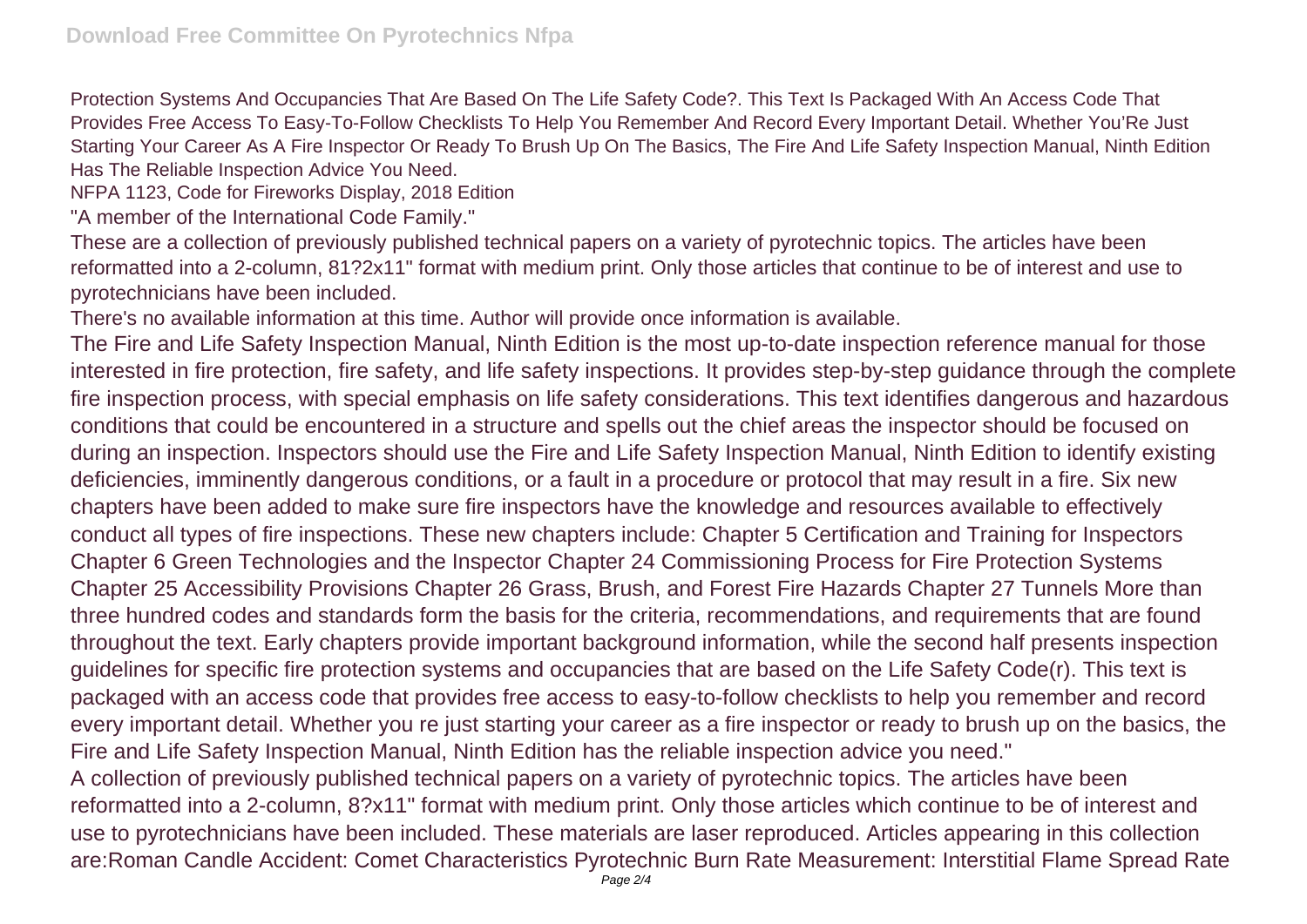Testing Aerial Shell Augmentation Effects Feasibility Study on the Use of Nanoscale Thermites for Lead-Free Electric Matches Characterization of Pyrotechnic Reaction Residue Particles by SEM / EDS WARNING: Serious Product Malfunction Flowerpots and Muzzle Breaks Report on the Initial Testing of Suspect Tiger Tail Comets The Effect of Reflected Blast Waves in HDPE Mortars Electric Match Lead Splatters Color Values and Spectra of the Principal Emitters in Colored Flames Further Report on the Testing of Suspect Tiger Tail Comets Shogun Electric Match Connectors The Effect of Intentionally Caused Fire Leaks into 2-1/4-Inch Consumer Fireworks Shells Typical Mortar Recoil Forces Produced When Firing Spherical Aerial Shells Indoor Pyrotechnics?A Brief Cautionary Message Manual Firing Delay Times for Aerial Shells A Brief Description of the Construction and Functioning of Common Electric Matches A Report on the Fireworks Accident at Carmel, Western Australia As Defined in Regulation, What is Fireworks Flash Powder? An Interesting New Design???? Product Warning From a Technical Standpoint, What is Flash Powder? Muzzle Breaks That Appear as Flowerpots When Is Wind Speed Excessive for the Safe Display of Fireworks Warning Extremely Dangerous Directions for Firing The Effect of Intentionally Caused Fire Leaks into 3-Inch Display Firework Aerial Shells Fireworks Displays: When is Safe, Safe Enough? The Effect on Mortars of Explosions within Them Improvised explosive devices (IEDs) are a type of unconventional explosive weapon that can be deployed in a variety of ways, and can cause loss of life, injury, and property damage in both military and civilian environments. Terrorists, violent extremists, and criminals often choose IEDs because the ingredients, components, and instructions required to make IEDs are highly accessible. In many cases, precursor chemicals enable this criminal use of IEDs because they are used in the manufacture of homemade explosives (HMEs), which are often used as a component of IEDs. Many precursor chemicals are frequently used in industrial manufacturing and may be available as commercial products for personal use. Guides for making HMEs and instructions for constructing IEDs are widely available and can be easily found on the internet. Other countries restrict access to precursor chemicals in an effort to reduce the opportunity for HMEs to be used in IEDs. Although IED attacks have been less frequent in the United States than in other countries, IEDs remain a persistent domestic threat. Restricting access to precursor chemicals might contribute to reducing the threat of IED attacks and in turn prevent potentially devastating bombings, save lives, and reduce financial impacts. Reducing the Threat of Improvised Explosive Device Attacks by Restricting Access to Explosive Precursor Chemicals prioritizes precursor chemicals that can be used to make HMEs and analyzes the movement of those chemicals through United States commercial supply chains and identifies potential vulnerabilities. This report examines current United States and international regulation of the chemicals, and compares the economic, security, and other tradeoffs among potential control strategies.